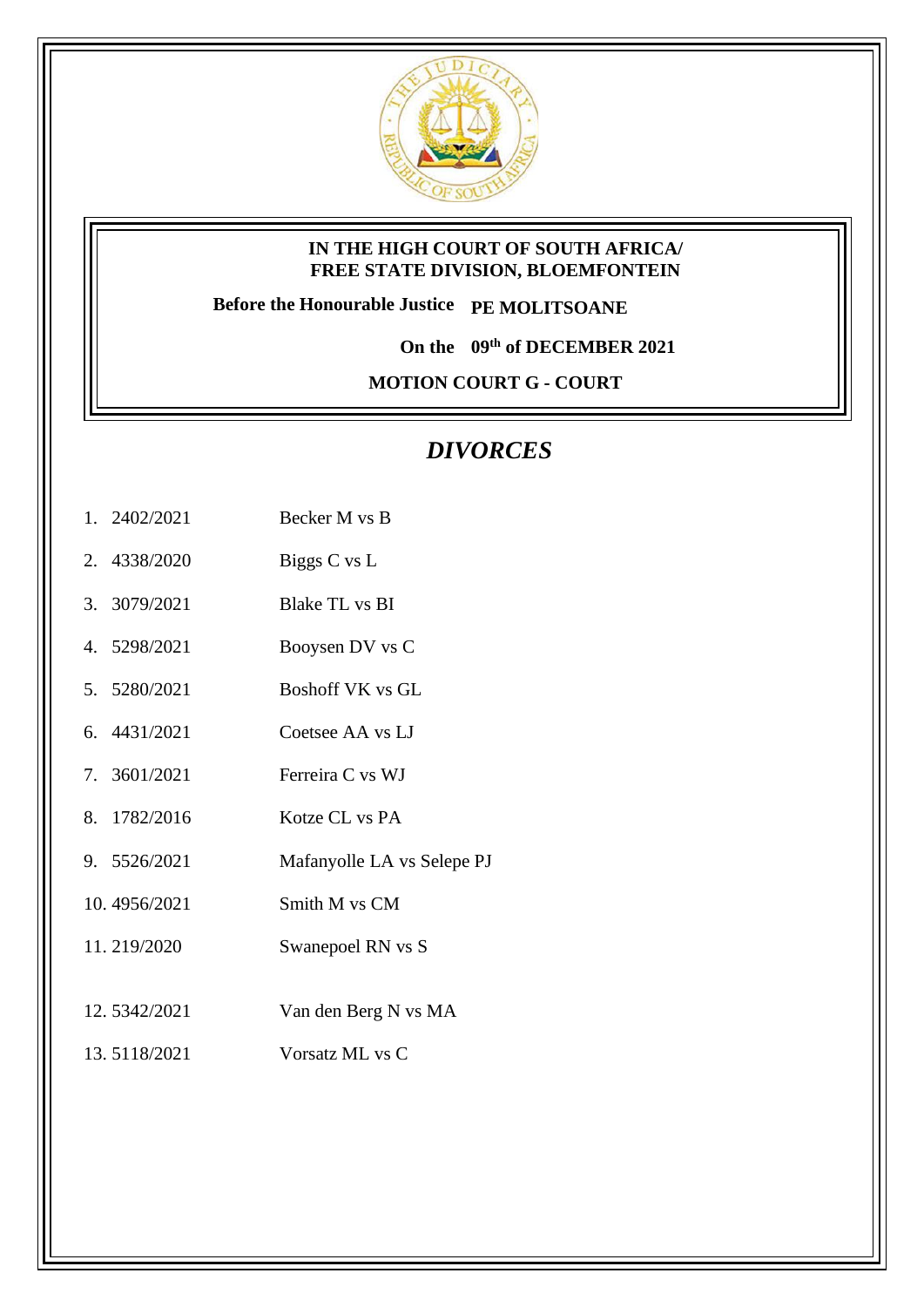# *ADMISSIONS*

| 14.5057/2021    | <b>Buschow K</b>                                             | Conveyancer                                                                                            |  |  |
|-----------------|--------------------------------------------------------------|--------------------------------------------------------------------------------------------------------|--|--|
| 15.5162/2021    | Williams WJ                                                  |                                                                                                        |  |  |
| 16.5074/2021    | Groenewald M                                                 | Legal Practitioner, Conveyancer & Notary                                                               |  |  |
| 17.5063/2021    | Lamprecht N                                                  | Legal practitioner<br>$\zeta$ $\zeta$                                                                  |  |  |
| 18.5123/2021    | Porter DC                                                    | $\mbox{\bf G}$                                                                                         |  |  |
| 19.5095/2021    | Betela S                                                     | $\mbox{\bf G}$                                                                                         |  |  |
| 20.5066/2021    | Viljoen M                                                    |                                                                                                        |  |  |
| $\zeta$ $\zeta$ |                                                              |                                                                                                        |  |  |
|                 | <b>DEFAULT JUDGMENTS</b>                                     |                                                                                                        |  |  |
| 21.1349/2021    |                                                              | Sunday Kit Uniform Suppliers CC vs Matjhabeng Local Municipality<br>Money-owing                        |  |  |
| 22. 3637/2021   |                                                              | Oos Vrystaat Kaap Operations Ltd vs Amelia Scheepers N.O. & 3 Others<br>$\zeta$ $\zeta$                |  |  |
| 23.4420/2021    | Nedbank Ltd vs Mollo TJ                                      | $\mbox{\bf G}$                                                                                         |  |  |
| 24.4633/2021    | Luther King Armstrong Ralikonyana vs De Villiers L & 1 Other | $\mbox{\bf G}$                                                                                         |  |  |
| 25.4775/2021    | Nedbank Lt vs Seate MJ                                       | $\zeta$ $\zeta$                                                                                        |  |  |
| 26.1471/2018    |                                                              | Changing Tides 17 (Proprietary) Ltd N.O. vs Van der Schyff BJ & 1 Other<br>Declare property executable |  |  |
| 27.3166/2018    | Absa Bank Ltd vs Bruintjies RD & 1 Other                     |                                                                                                        |  |  |
| 28.118/2019     |                                                              | Changing Tides 17 (Pty) Ltd N.O. vs Grobbelaar RJL & 1 Other<br>$\zeta$ $\zeta$                        |  |  |
| 29.2509/2020    | Changing Tides 17 (Pty) Ltd N.O. vs Tshekoeng KS & 1 Other   | $\textsf{G}\,\textsf{G}$                                                                               |  |  |
| 30.2868/2020    | The Standard Bank of SA Ltd vs Mahlonoko LJ                  | $\zeta$ $\zeta$                                                                                        |  |  |
| 31.954/2021     | Firstrand Bank Ltd vs Barnard J                              | $\zeta$ $\zeta$                                                                                        |  |  |
| 32.483/2021     | SB Guarantee Company (RF) Proprietary Ltd vs Moremi A        | $\textsf{G}\,\textsf{G}$                                                                               |  |  |
| 33.996/2021     | The Standard Bank of SA Ltd vs Mnothoza MD & 1 Other         | $\zeta$ $\zeta$                                                                                        |  |  |
| 34.1151/2021    | Changing Tides 17 (Pty) Ltd N.O.                             | vs Steenkamp IJ N.O.<br>$\textsf{G}\,\textsf{G}$                                                       |  |  |
| 35.1238/2021    | Nedbank Limited vs E-Lab Manufacturing CC & 6 Others         | $\zeta$ $\zeta$                                                                                        |  |  |
| 36.1515/2021    | The Standard Bank of SA Ltd vs Louw CJP                      | $\textsf{G}\,\textsf{G}$                                                                               |  |  |
| 37.1630/2021    | Absa Bank Ltd vs Kupel Eiendomme CC & 1 Other                | $\mbox{\bf G}$                                                                                         |  |  |
|                 |                                                              |                                                                                                        |  |  |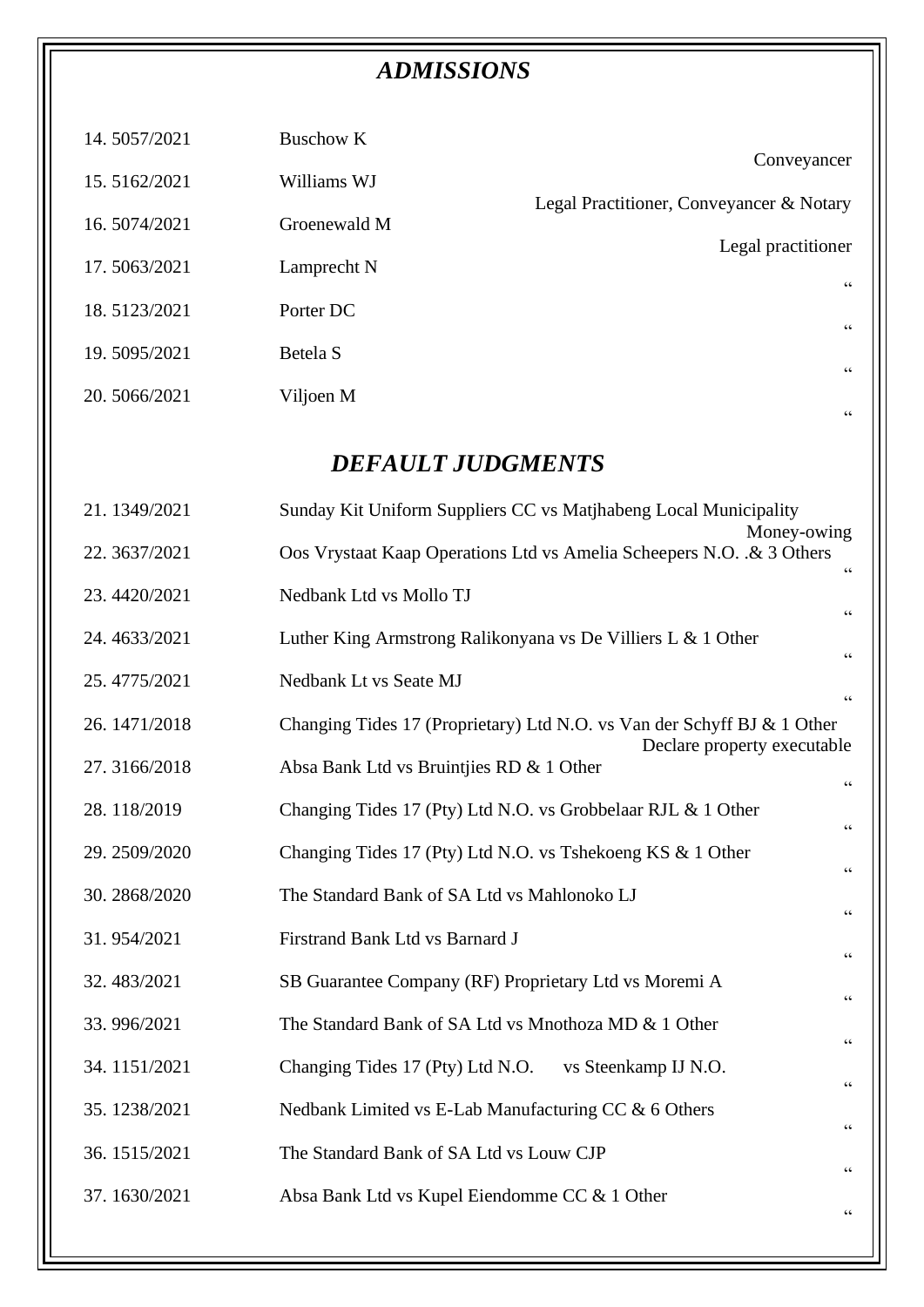| 38.1801/2021  | Nedbank Ltd vs Sentso TTS & 1 Other                                           |
|---------------|-------------------------------------------------------------------------------|
| 39.2837/2021  | Declare property executable<br>The Standard Bank of SA Ltd vs Moloi JP        |
| 40. 3024/2021 | $\zeta\,\zeta$<br>Firstrand Bank Ltd vs Van Onselen JP & 1 Other              |
| 41.4065/2021  | $\zeta \, \zeta$<br>The Standard Bank of SA Ltd vs Mathema R & 1 Other        |
| 42.4427/2021  | $\zeta$ $\zeta$<br>FFS Finance SA (RF) (Pty) Ltd t/a Ford Credit vs Ntsele SS |
| 43.382/2018   | Confirmation of termination<br>Nedbank Ltd vs Swanepoel GJ                    |
| 44.5155/20218 | Cancellation of agreement<br>Nedbank Ltd vs Venter R                          |
| 45.5081/2019  | $\mbox{\bf G}$<br>The Standard Bank of SA Ltd vs Keep The Dream 259 CC        |
|               | $\zeta$ $\zeta$                                                               |
| 46.4484/2021  | Nedbank Ltd vs Maziyana SX<br>$\zeta$ $\zeta$                                 |
| 47.4753/2021  | Nedbank Ltd vs Sengoatsi TM<br>$\zeta$ $\zeta$                                |
| 48.4759/2021  | Absa Bank Ltd vs Swarts DJ N.O. & 1 Other<br>$\mbox{\bf G}$                   |
| 49.4980/2021  | Nedbank Ltd vs Mtamo NL<br>$\mbox{\bf G}$                                     |
| 50.4962/2019  | Litsoane LG vs RAF<br>Damages                                                 |
| 51.4436/2020  | Esimphiwe H vs RAF<br>66                                                      |
|               |                                                                               |

### *INSOLVENSIES*

| 52.3690/2020  | De Bie PL                                                        |                     |
|---------------|------------------------------------------------------------------|---------------------|
| 53.4731/2021  | Winston Domestic (Pty) vs Holtzhausen N                          | Sequestration<br>66 |
| 54.3252/2020  | Coenana Boerdery CC                                              |                     |
| 55.5330/2021  | Indian Oil (Pty) Ltd vs Dirk Lotter Vervoer (Pty) Ltd            | Liquidation<br>66   |
| 56.51237/2021 | NJM Heat Treatment & NDE Services (Pty) Ltd vs ERD FAB (Pty) Ltd | Winding-up          |
| 57.5420/2021  | Scip Engineering Group (Pty) Ltd vs GTM Abattoirs (Pty) Ltd      | 66                  |
| 58.4313/2021  | Rowan Smuts vs J                                                 | Surrender of Estate |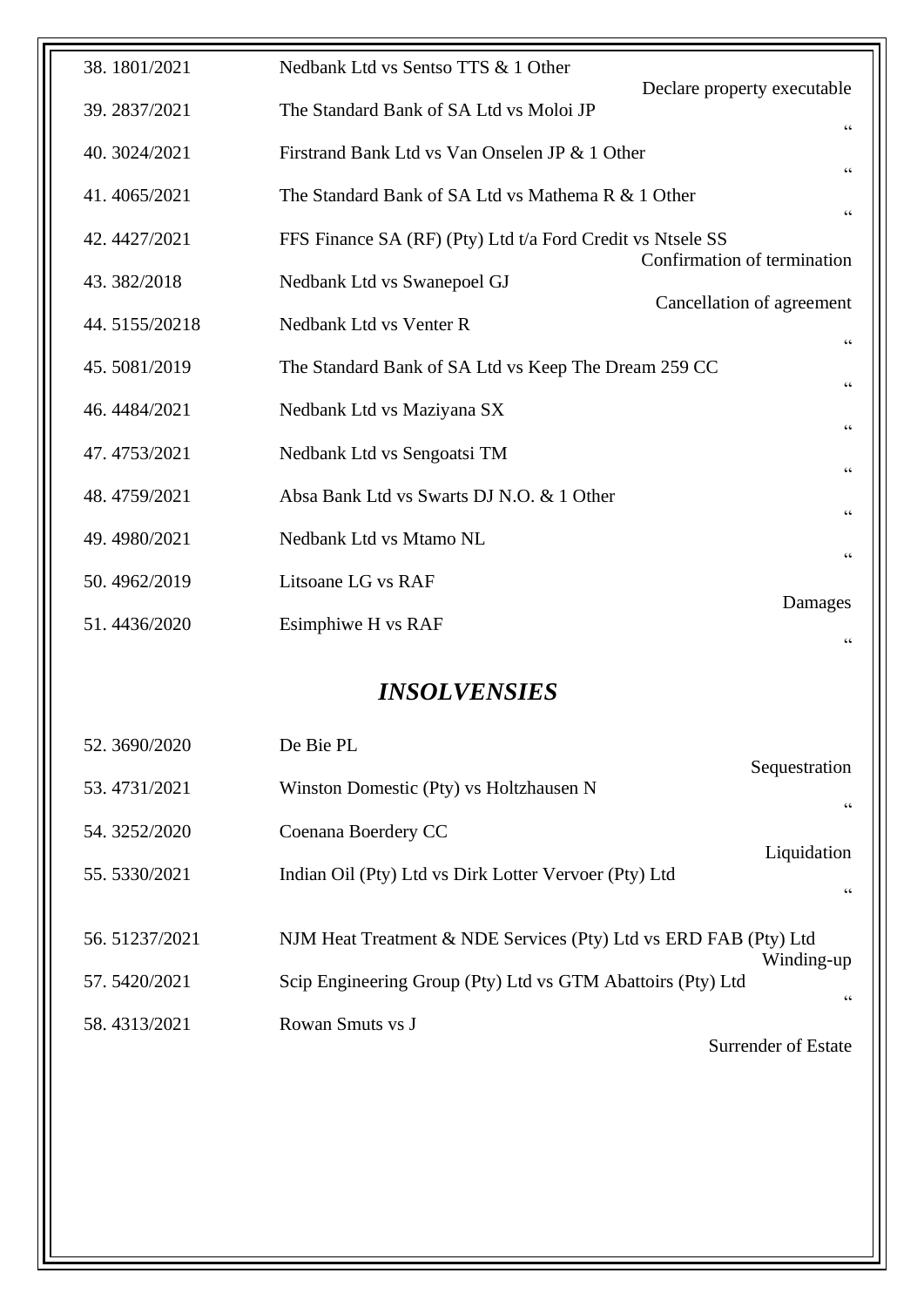# *UNOPPOSED APPLICATIONS*

| 59.4519/2021 | MV Specialised Services (Pty) Ltd vs M2T Systems CC $& 1$ Other<br>Interdict                                                  |
|--------------|-------------------------------------------------------------------------------------------------------------------------------|
| 60.5122/2021 | Botha JJ vs Botha DW<br>$\mbox{\bf G}$                                                                                        |
| 61.5274/21   | Moqhaka Local Municiaplity vs The Unlawful Trespassers not occupying the<br>Properties known as & 2 Others<br>$\zeta$ $\zeta$ |
| 62.5290/2021 | Rich Soil Resources (Pty) Ltd & 1 Other vs Sophia Motlalepule Makhate &<br>38 Others                                          |
| 63.5333/2021 | Interdict<br>De Jager CS & 3 Others vs Olwage EM & 2 Others<br>$\zeta\,\zeta$                                                 |
| 64.5574/2021 | Spoor JEM vs The Master of the High Court, FS Province & 1 Other<br>$\!\!\!\zeta\,\zeta\!\!\!\zeta\!\!\!\zeta$                |
| 65.4994/2018 | Nel IF vs Masilonyana Local Municipality                                                                                      |
| 66.4996/2018 | To compel<br>Els JC vs Masilonyana Local Municipality                                                                         |
| 67.4997/2018 | Els CW vs Masilonyana Local Municipality<br>$\zeta\,\zeta$                                                                    |
| 68.5013/2018 | De Wet Smith HJ vs Masilonyana Local Municipality                                                                             |
| 69.5014/2018 | $\zeta$ $\zeta$<br>Smith E vs Masilonyana Local Municipality                                                                  |
| 70.5015/2018 | $\zeta\,\zeta$<br>Bezuidenhout NJ N.O. & 1 Other vs Masilonyana Local Municipality                                            |
| 71.1607/2019 | $\!\!\!\zeta\,\zeta\!\!\!\zeta\!\!\!\zeta$<br>Mdleleni P vs RAF                                                               |
| 72.3859/2020 | $\!\!\!\zeta\,\zeta\!\!\!\zeta\!\!\!\zeta$<br>Firstrand Bank Ltd t/a FNB vs Le Roux JP                                        |
| 73.1734/2017 | $\zeta$ $\zeta$<br>Au ME vs RAF                                                                                               |
| 74.4992/2018 | $\zeta$ $\zeta$<br>Circle C Ranches CC vs Masilonyana Local Municipality                                                      |
| 75.4993/2018 | $\!\!\!\zeta\,\zeta\!\!\!\zeta\!\!\!\zeta$<br>Coetzer JM vs Masilonyana Local Municipality                                    |
| 76.4998/2018 | $\!\!\!\zeta\,\zeta\!\!\!\zeta\!\!\!\zeta$<br>Monyane MS N.O. & 3 Others vs Masilonyana Local Municipality                    |
| 77.4999/2018 | $\zeta\,\zeta$<br>Scheepers WCC vs Masilonyana Local Municipality                                                             |
| 78.4995/2018 | $\zeta$ $\zeta$<br>Tlabanelo MC N.O. & 2 Others vs Masilonyana Local Municipality                                             |
| 79.3392/2020 | $\!\!\!\zeta\,\zeta\!\!\!\zeta\!\!\!\zeta$<br>E'Tsho Civils (Pty) Ltd vs The MEC for Sport, Arts, Culture and Recreation      |
| 80.2376/2021 | 66<br>Park Motors Welkom (Pty) Ltd vs Montana General Trading 196 CC                                                          |
| 81.4403/2021 | $\zeta$ $\zeta$<br>Lilac Sky Property Investments (Pty) Ltd vs The City of Matjhabeng Local<br>Municipality                   |
| 82.5223/2021 | 66<br>Tieho Lucas Vilakazi vs NJ<br>$\!\!\!\zeta\,\zeta\!\!\!\zeta\!\!\!\zeta$                                                |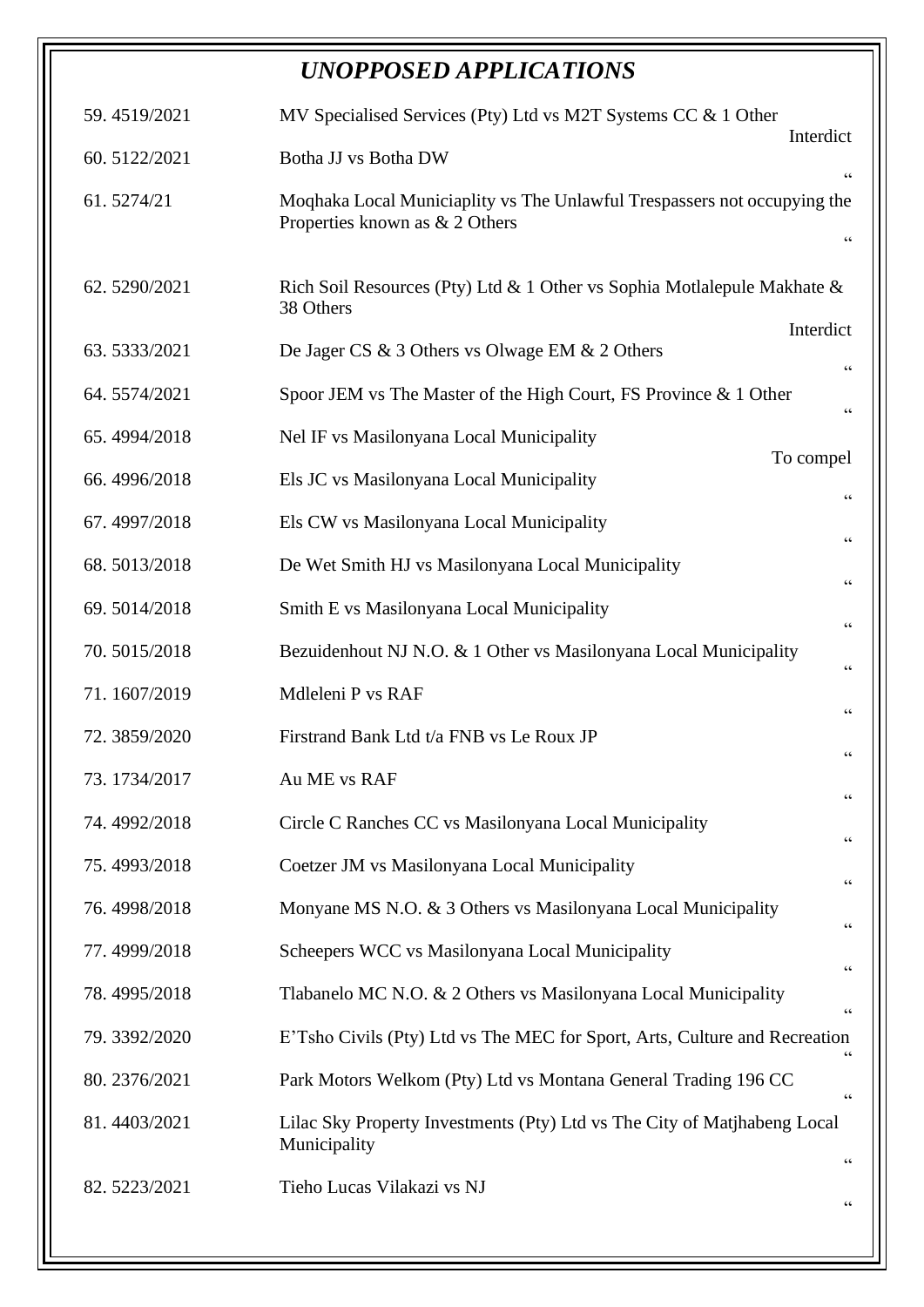| 83.5347/2021      | Letlape KP vs TC & 2 Others                                                                                                    |
|-------------------|--------------------------------------------------------------------------------------------------------------------------------|
| 84.5481/2021      | To compel<br>Oliphant G vs Matjhabeng Local Municipality & 3 Others                                                            |
| 85.5482/2021      | $\!\!\!\!\zeta\,\zeta\!\!\!\!\zeta\!\!\!\!\zeta$<br>Mofokeng DM vs Matjhabeng Local Municipality & 3 Others<br>$\zeta$ $\zeta$ |
| 86.5483/2021      | Haasbroek PJ & 1 Others vs Matjhabeng Local Municipality & 3 Others<br>$\zeta$ $\zeta$                                         |
| 87.1511/2021      | Dokter LS vs Minister of Police                                                                                                |
| 88.3074/2016      | Condonation<br>Louw TA vs Dr Grobler SP & 1 Other                                                                              |
|                   | Setting aside                                                                                                                  |
| 89.3988/2018      | Consolidated Distribution Services (Pty) Ltd vs Arctic Blue Investments (Pty)<br>Ltd                                           |
| 90.5421/2021      | To strike out<br>Venter A & 8 Others vs Master of the Free State High Court & 1 Other<br>Declaratory order                     |
| 91.2543/2019      | Mthembu & Van Vuuren Inc. vs Vosloo TG N.O.                                                                                    |
| 92.5530/2019      | Interlocatory application<br><b>Belebese PD vs RAF</b>                                                                         |
| 93.1534/2018      | Judicial review<br>Nthebe NJ vs RAF                                                                                            |
| 94.3104/2020      | Reviewed setting aside<br>Greenhouse Funding 4 (RF) Ltd vs Greeff RV & 1 Other                                                 |
| 95.4726/2021      | Substituted order<br>Toyota SA Motors (Pty) Ltd vs Wepener E                                                                   |
| 96.1637/2021      | $\mbox{\bf G}$<br>Centlec Soc Ltd vs Ramothello Attorneys Inc.                                                                 |
|                   |                                                                                                                                |
| 97.2716/2021      | <b>Removed</b><br>Lekitlane LQ vs Soga NY N.O. & 2 Others                                                                      |
| 98.5006/2021      | Removal of trustees<br>Kruger M N.O. vs Allnutt CE & 2 Others                                                                  |
| 99.3787/2019      | Termination<br>Mokhothu TME & 1 Other vs Mokgoro KC & 3 Others                                                                 |
| 100.<br>5341/2021 | Joinder<br>Absa Bank Ltd vs Orange Apple Trust & 4 Others<br>Return of vehicle                                                 |
| 101. 668/2014     | Mofokeng MC N.O. vs The Member of the Executive Council for Health, FS                                                         |
| 102. 3760/2021    | Strike out<br>Potpale Investments (RF) (Pty) Ltd vs Mohokare MP                                                                |
| 103. 4037/2021    | Exception<br>Oxy Trading 541 CC vs Maluti-A-Phofung Municipality                                                               |
| 104. 5406/2021    | To effect payment<br>Van der Walt J vs Terblanche C                                                                            |
| 105. 1532/2018    | Payment to be made<br>Joale MP vs RAF                                                                                          |
| 106. 1976/2018    | C.A.L<br>Roderick ME vs RAF                                                                                                    |
| 107. 306/2019     | $\zeta\,\zeta$<br>Adoons NR vs RAF                                                                                             |
| 108. 4678/2019    | $\!\!\!\!\zeta\,\zeta\!\!\!\!\zeta\!\!\!\!\zeta$<br>Leeuw GP vs RAF                                                            |